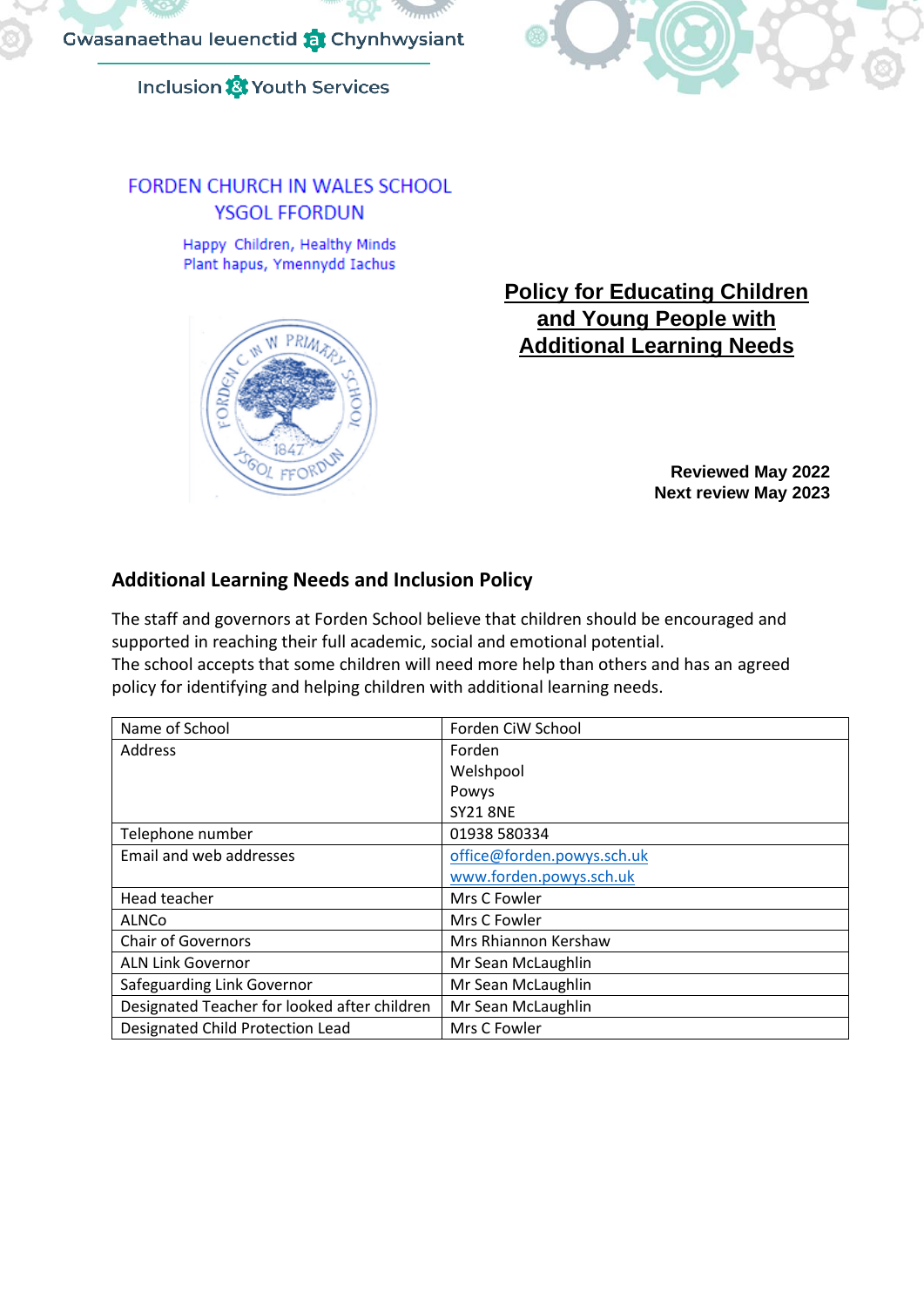# **Contents**

- 1. Introduction
- 2. Leadership and Management of ALN
- 3. The kinds of special educational needs that are provided for in our school
- 4. Identification and Assessment of ALN
- 5. Tyfu
- 6. Working in partnership with parents
- 7. Involving children/young people
- 8. Assessing and reviewing outcomes
- 9. Transition
- 10. The approach to teaching children with ALN
- 11. Curriculum and learning environment
- 12. Training and continuing professional development (CPD) for staff
- 13. Evaluating the effectiveness and impact of ALN provision
- 14. Inclusion
- 15. Emotional and social development and well-being
- 16. Involving specialists
- 17. Disagreement Resolution
- 18. Data Protection
- 19. ALN Terminology
- 20. Welsh Government Guidance Documents

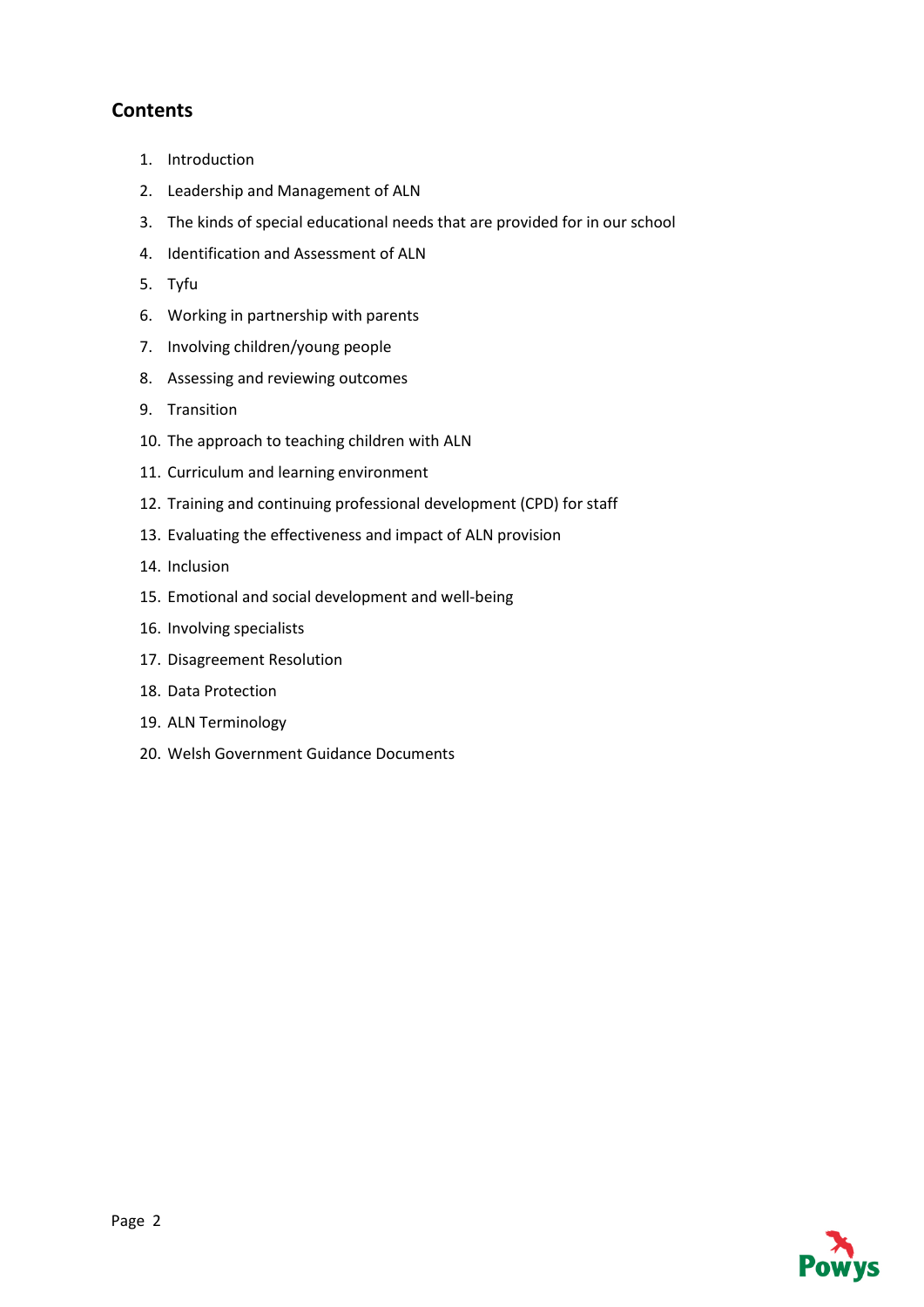# **1. Introduction**

This policy sets out our approach to supporting children/young people with additional learning needs (ALN).

In addition, this policy and guidance is in line with Powys County Council's framework for meeting the needs of all children and young people from birth to 25 years of age and aligns with the Powys Vision 2025 Plan in ensuring that all children and young people are supported to achieve their potential.

The advice and guidance set out within this document consider all the current legislation and guidance, including the Additional Learning Needs and Education Tribunal (Wales) Act 2018, Education Act (1996) and Equality Act (2010).

There is information about the support that Powys County Council and other services provide on the council website.

#### • [www.powys.gov.uk/ALN](http://www.powys.gov.uk/ALN)

Other school policies that include information that may be important for children and young people with ALN are:

- Anti-bullying policy
- Behaviour and Discipline Policy
- Equal Opportunities Policy

These are available on th[e school website](https://www.forden.powys.sch.uk/en_GB/blog/statutory-policies/) or on request from the school office.

# **2. Leadership and Management of ALN**

At Forden School we believe that ALN and inclusion is everyone's responsibility. However, there are some key roles and responsibilities that must be undertaken. Below we explain the different roles within the school and how they support our pupils.

#### **The ALNCo**

Our ALNCo has day-to-day responsibility for the operation of ALN policy and coordination of specific provision made to support individual pupils with ALN, including those who have an Individual Development Plan (IDP)/ Statement of Special Educational Need. Our ALNCo provides professional guidance to colleagues and will work closely with staff, parents, and other agencies. Our ALNCo is aware of the ALN Code and the duties that fall to us as a school. They also liaise with other external agencies and professionals who provide support to families to ensure that our pupils with ALN receive appropriate support and high-quality teaching.

Our ALNCo is Mrs C Fowler.

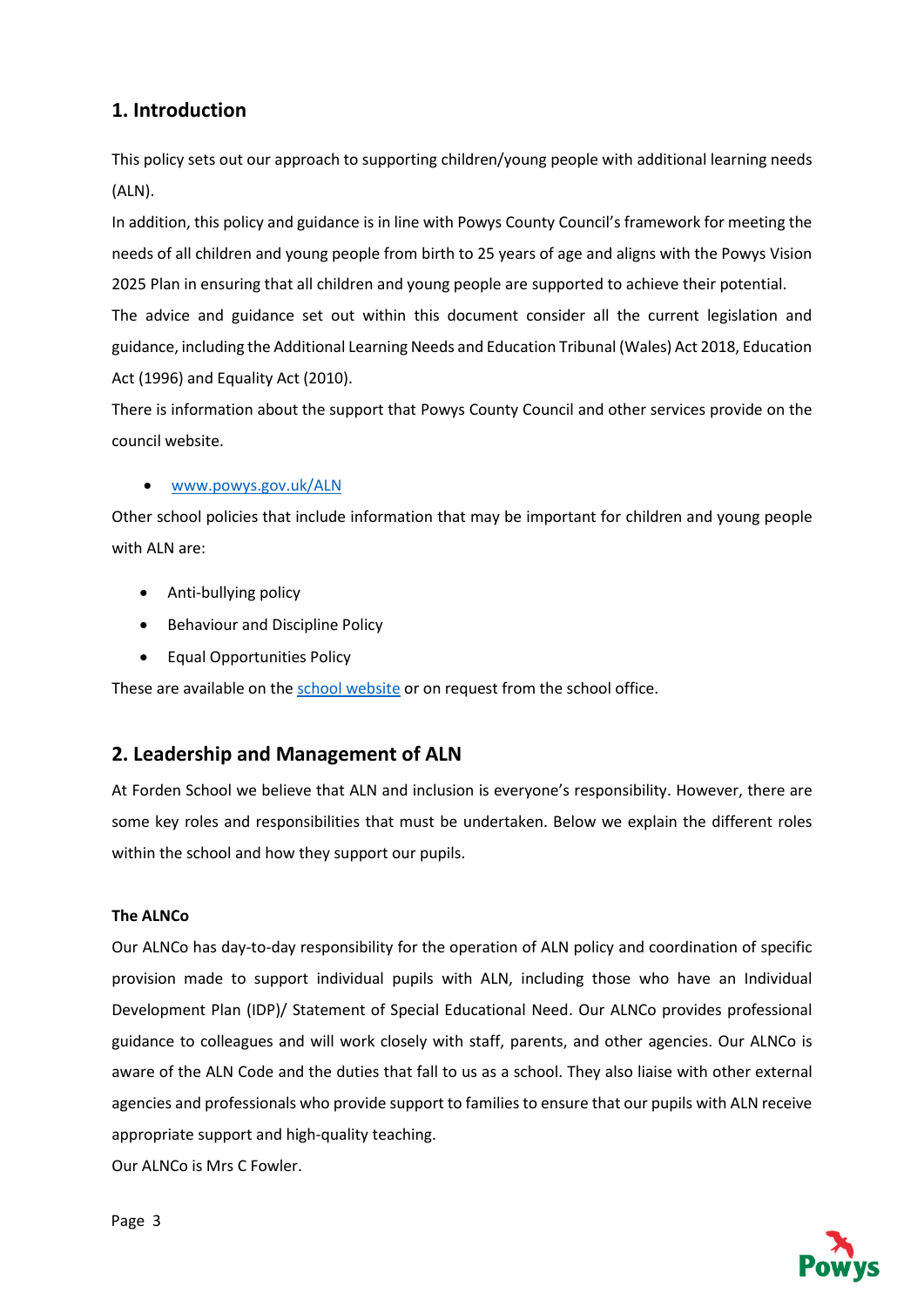#### **The Governors**

Our Governing Body fulfils its statutory duty towards children and young people with ALN in accordance with the guidance set out in the ALN Code (2021) SEN Code of Practice for Wales (2004). In particular, the governing body:

- Ensures that our school maintains an inclusive ethos for all pupils with additional learning needs
- Identified an appropriate person from the governing body, to take responsibility, along with the Head teacher, for ensuring the setting or school maintains provision for pupils with ALN according to the ALN Code
- Identified an ALNCo who is part of the senior leadership team at the school
- Develops, implements, reports on, and annually reviews the school's ALN policy
- Ensures that the responsibility for meeting the needs of pupils with ALN is shared by all staff
- Ensures that delegated resources for ALN are allocated fairly, efficiently and address identified needs
- Ensures systems are in place for the early identification, assessment, provision and monitoring of individual needs in line with the Powys Inclusion Pathway
- Ensures the school provides an appropriately differentiated curriculum across all areas of learning to match the child or young person's needs
- Takes advantage of training opportunities provided, to develop ALN expertise throughout the school
- Ensures arrangements are in place in school to support, where appropriate, pupils with medical conditions
- Ensures that the school meets its responsibilities under the Equality Act 2010, regarding reasonable adjustments and access arrangements

In addition, our governing body works with the ALNCo and Headteacher in determining the strategic development of ALN policy, additional learning provision (ALP) and universal learning provision (ULP), including establishing a clear picture of the resources available in the school.

Our Link ALN Governor is Mr S McLaughlin. They can be contacted by emailing the clerk to the governing body [\(office@forden.powys.sch.uk\)](mailto:office@forden.powys.sch.uk).

# **3. The types of ALN that are provided for within our school**

There is a wide range of learning difficulties or disabilities, but the ALN Code (2021) broadly places them into the following four areas:

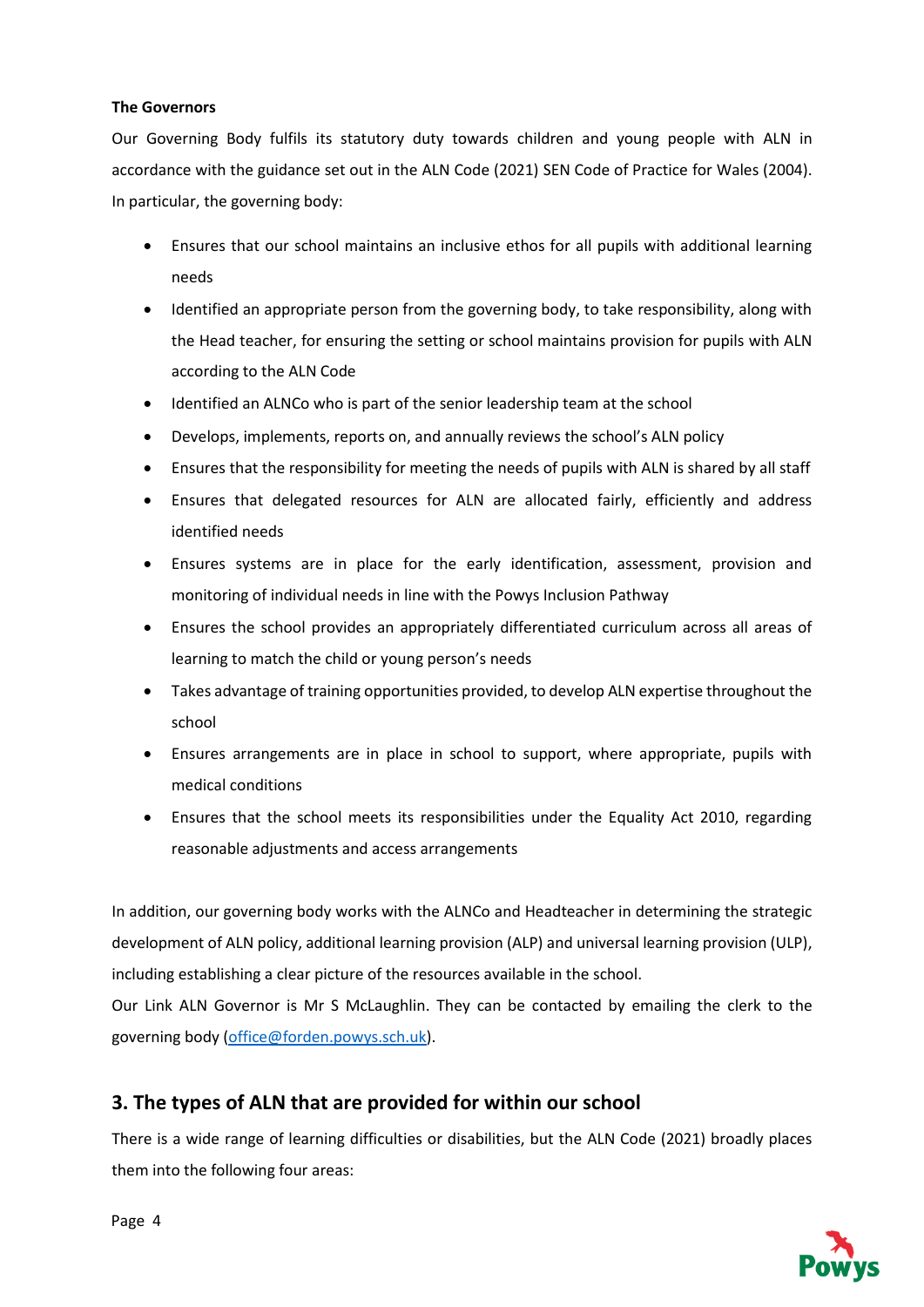- **Communication and interaction** these include children and young people with speech, language, and communication needs, and those with an Autism Spectrum Condition (ASC)
- **Cognition and learning** these include children and young people with moderate learning difficulties (MLD), severe learning difficulties (SLD), profound and multiple learning disabilities (PMLD) and specific learning difficulties (SpLD) such as dyslexia, dyscalculia, and dyspraxia.
- **Behaviour, emotional and social development (BESD)** these difficulties may manifest themselves in many ways including becoming withdrawn or isolated, as well displaying challenging, disruptive or disturbing behaviour. Other children/young people may have disorders such as attention deficit disorder (ADD), attention deficit hyperactive disorder (ADHD) or attachment disorder
- **Sensory and/ or physical** these include children and young people with visual impairment (VI), hearing impairment (HI), multi-sensory impairment (MSI) and physical disability (PD)

Children and young people with any of the above needs will be included in our school community.

## **4. Identification and Assessment of ALN**

At Forden School we follow a graduated approach to meeting the learning needs of all children and young people. This approach follows the Powys County Council Inclusion Pathway. The pathway has the following stages:

- Emerging Needs
- Universal Learning Provision (ULP)
- School IDP
- LA IDP

A pupil has ALN where their learning difficulty or disability calls for additional learning provision (ALP), namely provision different from or additional to that normally available to pupils of the same age. We will assess each pupil's current skills and level of attainment on entry to the school and we will make regular assessments of progress for all pupils throughout the academic year. These will seek to identify pupils making less than expected progress given their age and individual circumstances. This is progress which:

- is significantly slower than that of their peers starting from the same baseline
- fails to match or better the child's or young person's previous rate of progress

The first response to less than expected progress will always be high quality teaching targeted at the pupil's area of weakness – these fall into the category of 'emerging needs' on the inclusion pathway.

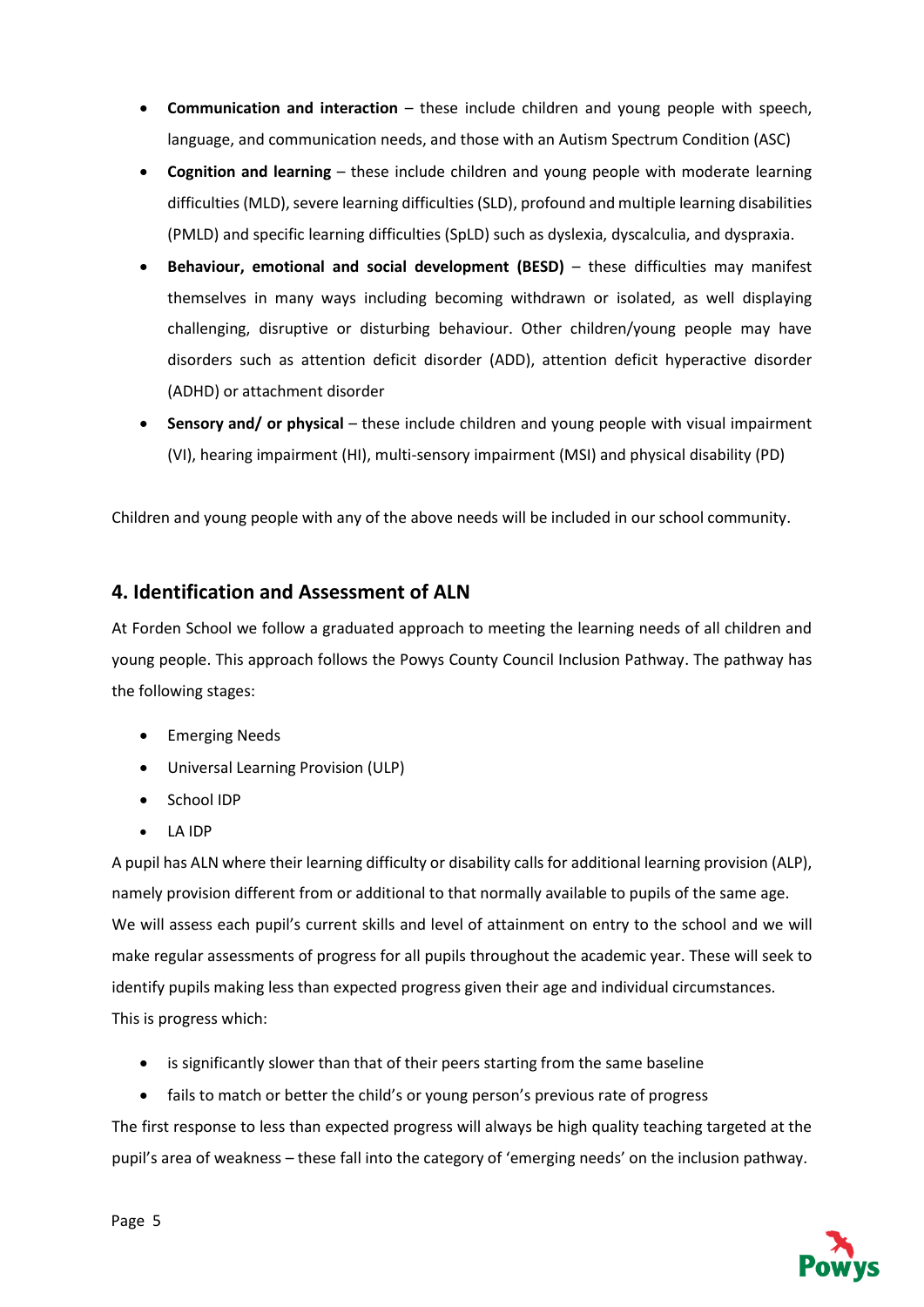In identifying a child or young person as needing support, the class/subject teacher, working with the ALNCo, will carry out a clear analysis of the pupil's needs including the individual's development in comparison to their peers, national data and their individual baseline.

Slow progress and low attainment do not necessarily mean that a child or young person has ALN. Equally, attainment in line with chronological age does not necessarily mean that there is no learning difficulty or disability.

Difficulties related solely to limitations in Welsh or English as an additional language are not ALN. Persistent disruptive or withdrawn behaviours do not necessarily mean that a child or young person has ALN.

At Forden School we are alert to emerging difficulties and respond early. For some children and young people, ALN can be identified at an early age. However, for other children difficulties become evident only as they develop.

We recognise that parents know their children best, and we listen and understand when parents express concerns about their child's development. We also listen and address any concerns raised by children or young people themselves.

Where it is decided to provide a pupil with support the decision will be recorded on the child or young person's Tyfu Profile. Any decision will always involve parents/carers and the child or young person where appropriate.

At Forden School we follow the Powys County Council Inclusion Pathway. This is a graduated approach to meeting the learning needs of children and young people.

### **The Inclusion Pathway**

#### **Emerging Needs and Universal Learning Provision (ULP)**

ULP forms the foundation for all support or provision in our school and comprises good teaching and learning that is made available to all. It is based on inclusive approaches to teaching and learning which benefit all learners, whilst being essential for those with ALN. To support learners with emerging needs or identified needs, school will put in targeted teaching strategies/interventions to ensure the learner can make progress. If a learner is having their needs met under ULP, they do not have ALN. A ULP plan will be completed.

#### **Additional Learning Provision (ALP) – School IDP**

Where ULP is not sufficient to meet needs, the learner may be identified as having additional learning needs (ALN) and school will take additional or different action to secure progress. For any learner identified as having ALN, school will create and maintain an IDP and take all reasonable steps to ensure that the necessary additional learning provision (ALP) is secured.

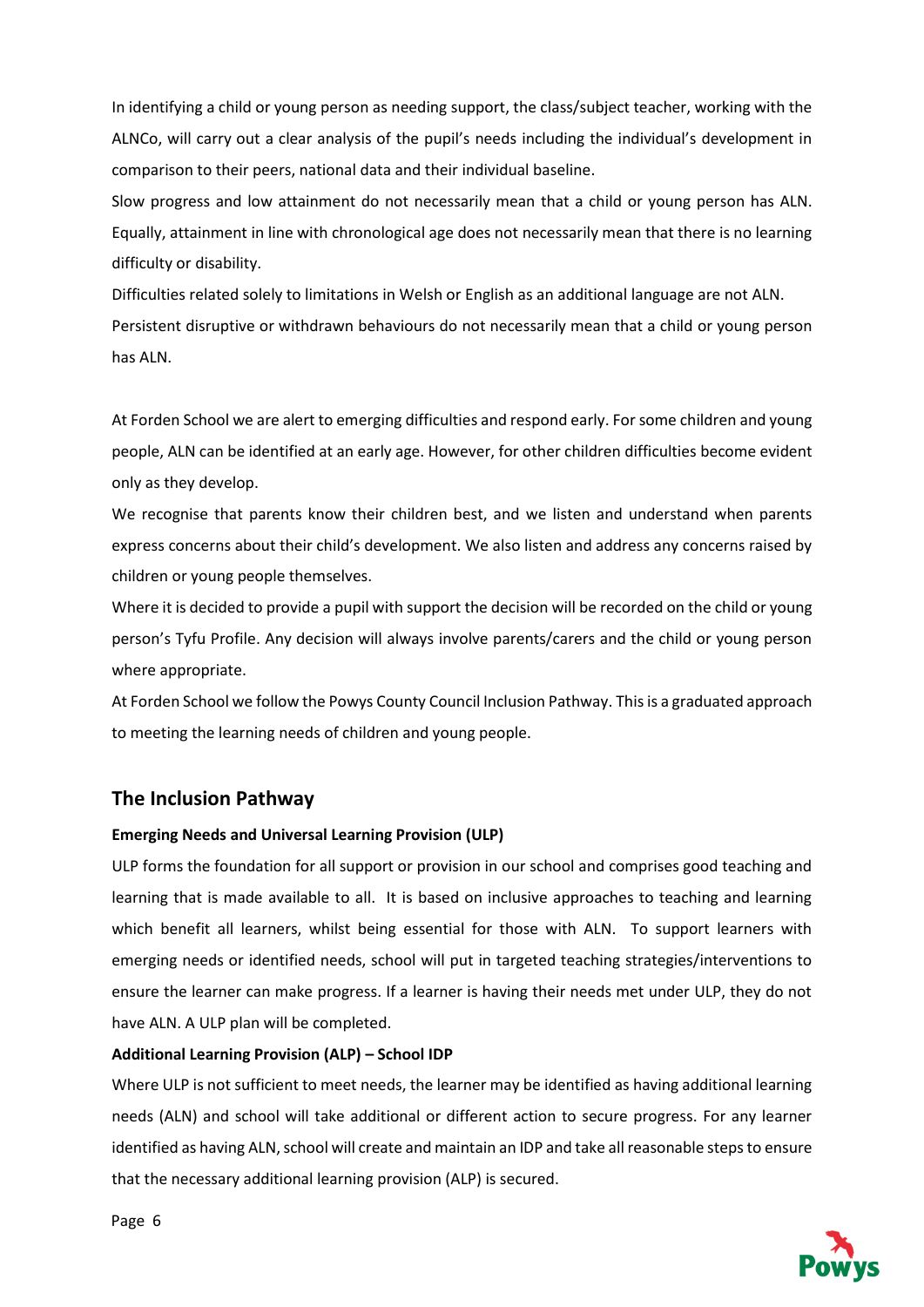#### **School and Local Authority ALP - Referral to Powys Inclusion Panel (PIP)**

Forden School will provide specific strategies and adult-led interventions to address typical barriers to learning; these will be delivered via ULP or School IDP. However, there may be occasions where a child has a school IDP but there is specific ALP that they cannot provide. In such circumstances the school will ask the council to provide ALP, on a short-term basis, via one of its central resources – whilst a pupil receives this ALP from the council, they will be considered to have a School IDP (PIP). The responsibility for maintaining the IDP remains with the school, but the council will provide a type of ALP. Examples of such ALP are:

- Targeted work with one of PCC specialist teachers (SPLD/S&L/CLA/EAL)
- Targeted work with one or more of PCC Sensory Service specialist team (Vision/Hearing/Muti-Sensory Loss and Physical Disability)
- Outreach support from one of the council's specialist teaching facilities (Specialist centre/PRU/Nurture provision)

A pupil may transition between a School IDP and a School IDP (PIP) on several occasions. This does not impact on the learner's/parent's/carer's right of appeal.

#### **Local Authority ALP - LA IDP**

Where, despite taking relevant and purposeful action to identify, assess and meet the ALN of the child or young person, they have not made expected progress, consideration will be given to requesting an LA IDP. This request can be made by the school or by parents. In most cases an IDP will be maintained by the school. However, where the complexity of the additional provision required to meet the needs of a learner is unreasonable for the mainstream school to provide, this will be maintained by the local authority. The local authority will also maintain the IDPs for pupils below and above statutory school age and where a child or young person is looked after by the LA.

In considering whether an LA IDP is necessary the local authority will consider the evidence of the action already being taken by the school to meet the child or young person's ALN.

# **5. Tyfu – Powys County Council Inclusion Platform**

Page 7 Tyfu is an online system that enables all settings, schools and the council to create one-page profiles for pupils, upload universal learning provision plans and monitoring details, create individual development plans for pupils with ALN, record meeting details and decisions relating to individual pupils' emerging needs / ALN, make direct referrals into the council, and create personal education plans for children looked after. The platform also allows all people working with a child, young person and their family to have access to the information to ensure that there is a multi-agency approach to

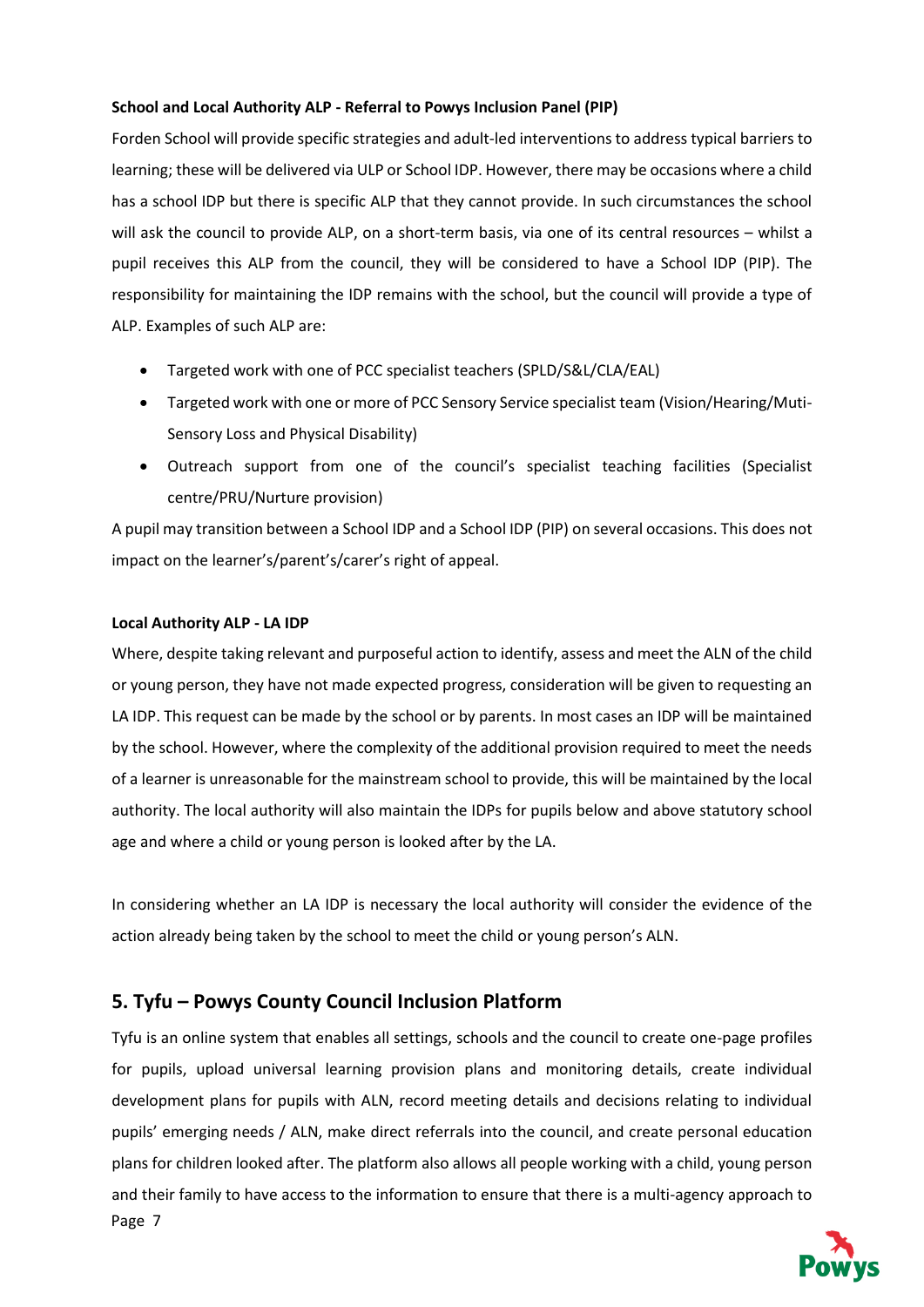meeting the needs of all children and young people with ALN. Access to the Tyfu Platform is by invitation and two step verification process. We will only invite professionals to have access to a child or young person's Tyfu profile with parental or young person consent.

# **6. Working in partnership with parents**

At Forden School we are committed to working in partnership with parents and carers and will always work in a person-centred way. We will:

- Have regard to the views, wishes and feelings of parents
- Provide parents with the information and support necessary to enable full participation in decision making.
- Support parents to facilitate the development of their child to help them achieve the best possible educational and other outcomes, preparing them effectively for adulthood.
- Meet with the parents of children/young people as often as is necessary in the most convenient format for all parties
- Provide an annual report for parents on their child's progress

If there are any disagreements with parents about ALN support for their child, we will work with them to try to resolve these. If parents have a complaint, they can use the school's complaints procedure. The Complaints Policy is available from the school office or on the [school website.](https://www.forden.powys.sch.uk/en_GB/blog/statutory-policies/)

# **7. Involving children and young people**

We are committed to involving children and young people with ALN in decisions about their learning and we will always work in a person-centred way. We will:

- Have regard to the views, wishes and feelings of children and young people.
- Provide children and young people with the information and support necessary to enable full participation in decision making.
- Support children and young people to support their development and help them achieve the best possible educational and other outcomes, preparing them effectively for adulthood

# **8. Assessing and reviewing outcomes**

We record evidence of pupil progress, with a focus on outcomes and a rigorous approach to the monitoring and evaluation of any ALN support provided. We record details of additional or different

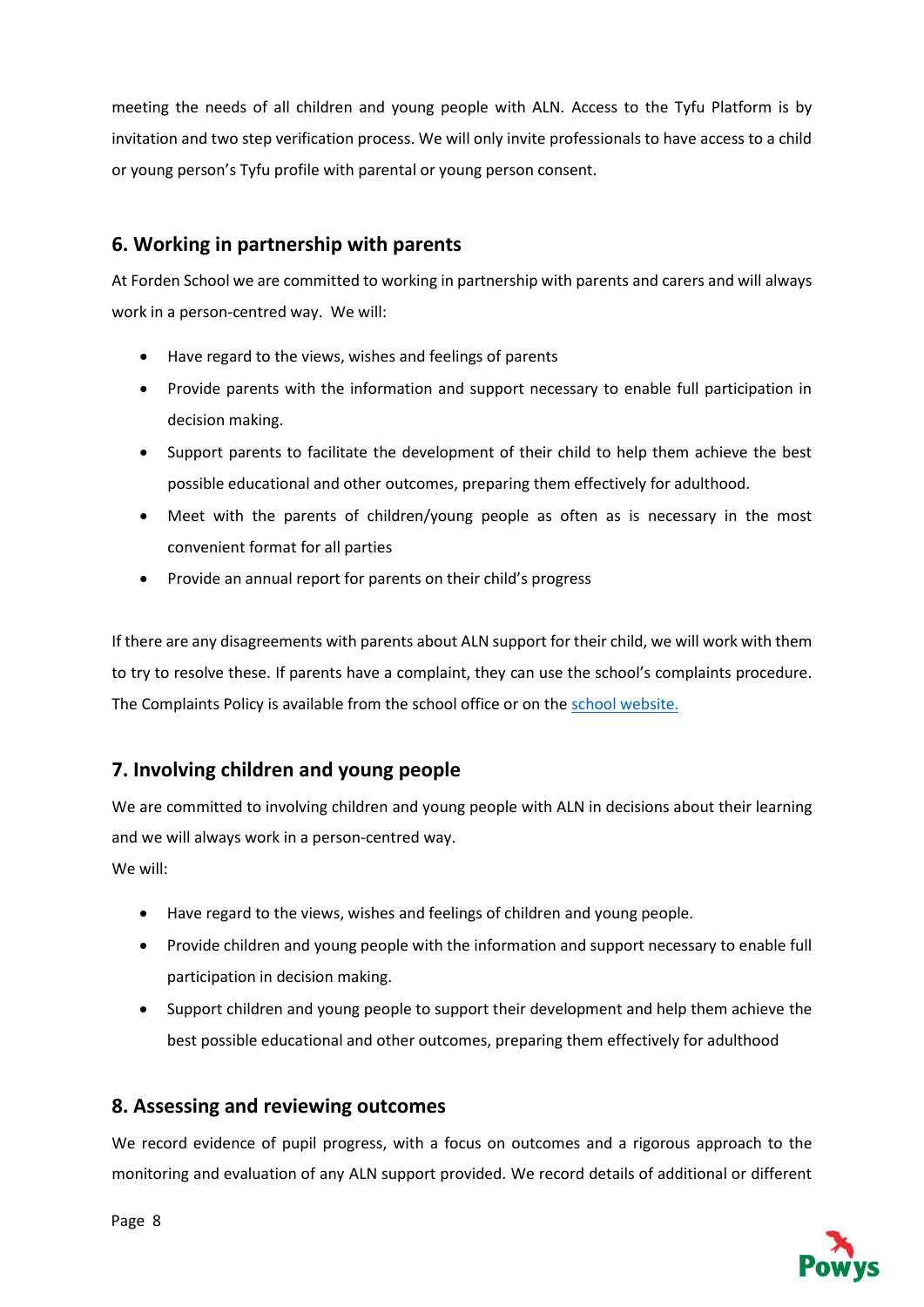provision made under ULP and ALP. This forms part of regular discussions with parents about the child and young person's progress, expected outcomes from the support and planned next steps. Support and provision provided for children and young people who demonstrate emerging ALN learning needs or who have ALN takes the form of a four-part cycle: assess, plan, do and review. Decisions and actions are revisited, refined and revised with a growing understanding of the pupil's needs and of what supports the pupil in making good progress and securing good outcomes. This is known as the graduated approach.

Clear dates for reviewing progress are agreed and the parent, pupil and teaching staff will be clear about how they will help the pupil reach the expected outcomes. The effectiveness of the support and interventions and their impact on the pupil's progress will be reviewed in line with the agreed date.

#### **Reviewing an IDP**

IDPs are used to actively monitor children and young people's progress towards their outcomes and longer-term aspirations. They must be reviewed as a minimum every 12 months. Reviews will be undertaken in partnership with the child or young person as appropriate, their parents or carers and any other relevant professional working with the child or young person, and will take account of their views, wishes and feelings. The review will focus on the child or young person's progress towards achieving the outcomes specified in the IDP. The review will also consider whether these outcomes and supporting targets remain appropriate and if the ALP is still relevant and appropriate. Before the meeting we will:

- give notice to all parties at least two weeks before the meeting and seek advice and information about the child
- Use Tyfu to add additional reports submitted in advance of the meeting

Additions or amendments to the IDP will be made on Tyfu within two weeks of the person-centred review taking place. In line with the new ALN Code, we will ensure that a revised copy of any IDPs will be issued before the end of the review period (i.e. before the end of the year in review), regardless of when the review is carried out. Any amendments agreed following a review carried out at the request of the child / young person parents will be issued within 35 school days of the review.

Where a child is looked after by the Local Authority, we will endeavour to synchronise IDP reviews with social care reviews.

#### **9. Transition**

Page 9 The great majority of children and young people with ALN, with the right support, can find work, be supported to live independently, and participate in their community. We encourage these ambitions

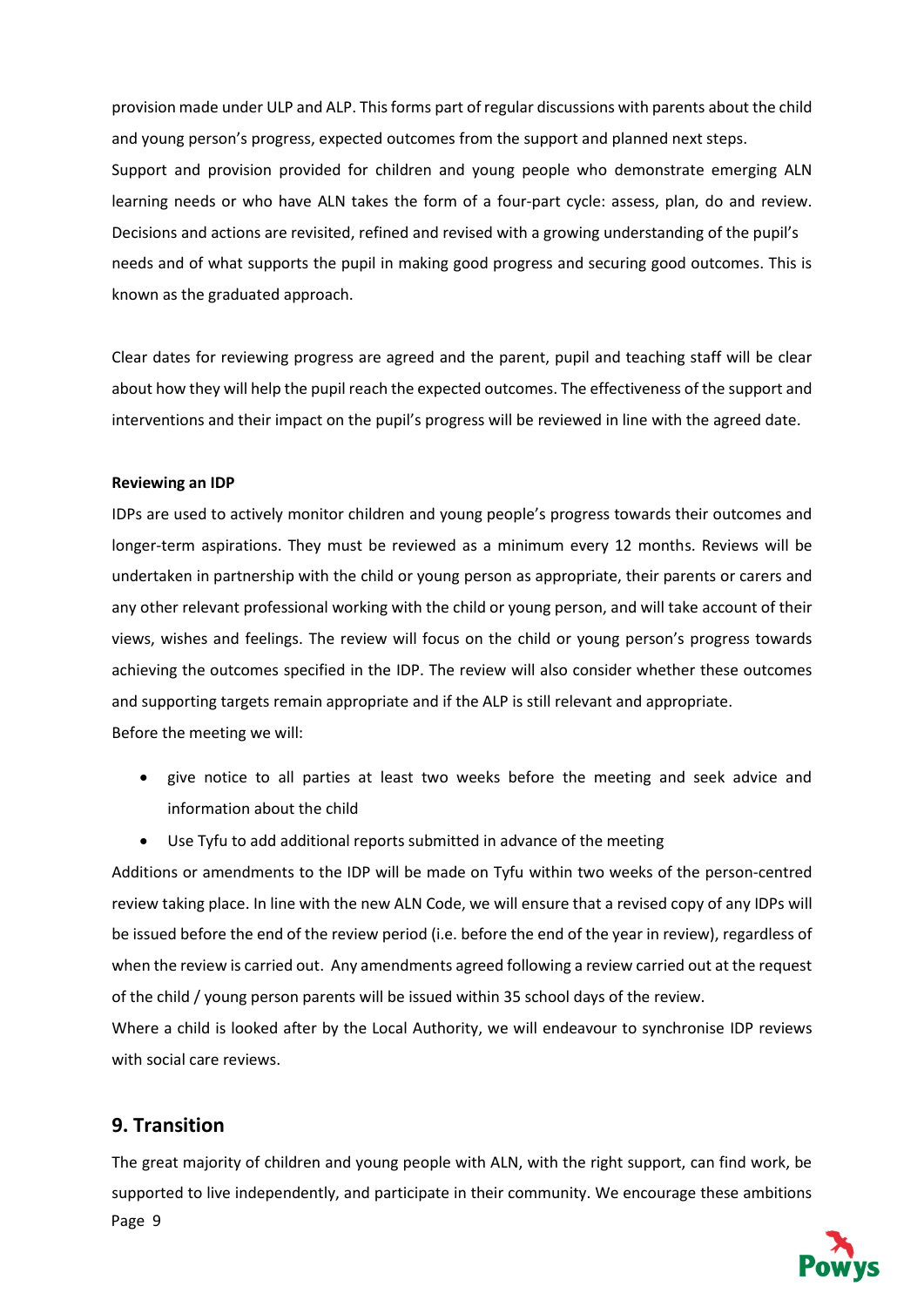right from the start. Our ALN support includes planning and preparation for the transitions between phases of education, key stages, year groups and preparation for adult life. We will agree with parents and pupils the information to be shared as part of this process.

We support children and young people so that they are included in social groups and develop friendships. This is particularly important when children and young people are transferring from one phase of education to another.

If a child or young person has an IDP, this will be reviewed and amended in sufficient time prior to moving between key phases of education. Professionals (normally the ALNCo) from any new school will be invited to the review and given access to the child or young person's Tyfu profile. The review and any amendments will normally be completed by the middle of February each year.

### **10. Our approach to teaching children and young people with ALN**

At Forden School we set high expectations for all pupils whatever their prior attainment. We use assessment to set targets which are deliberately ambitious. We deliver high quality teaching that is differentiated and personalised and meets the individual needs of most children or young people. Some children or young people need educational provision that is additional to or different from this and we use our best endeavours to ensure that such provision is made for those who need it.

### **11. Curriculum and learning environment**

Using the Curriculum for Wales (CfW) framework we adapt our curriculum and make it accessible for all pupils to ensure that it will:

- enable all learners to make progress towards the four purposes
- be broad and balanced
- be suitable for learners of different ages, abilities and aptitudes (including those with ALN)

Lessons are planned to address potential areas of difficulty and to remove barriers to pupil achievement. We do what is necessary to enable children and young people to develop, learn, participate, and achieve the best possible outcomes irrespective of whether that is through reasonable adjustments for a disabled child and young person or additional learning provision for a child or young person with ALN.

# **12. Training and continuing professional development (CPD) for staff**

Page 10 We regularly and carefully review the quality of teaching for all pupils, including those at risk of underachievement. This includes, identifying patterns of need in the school, reviewing, and where

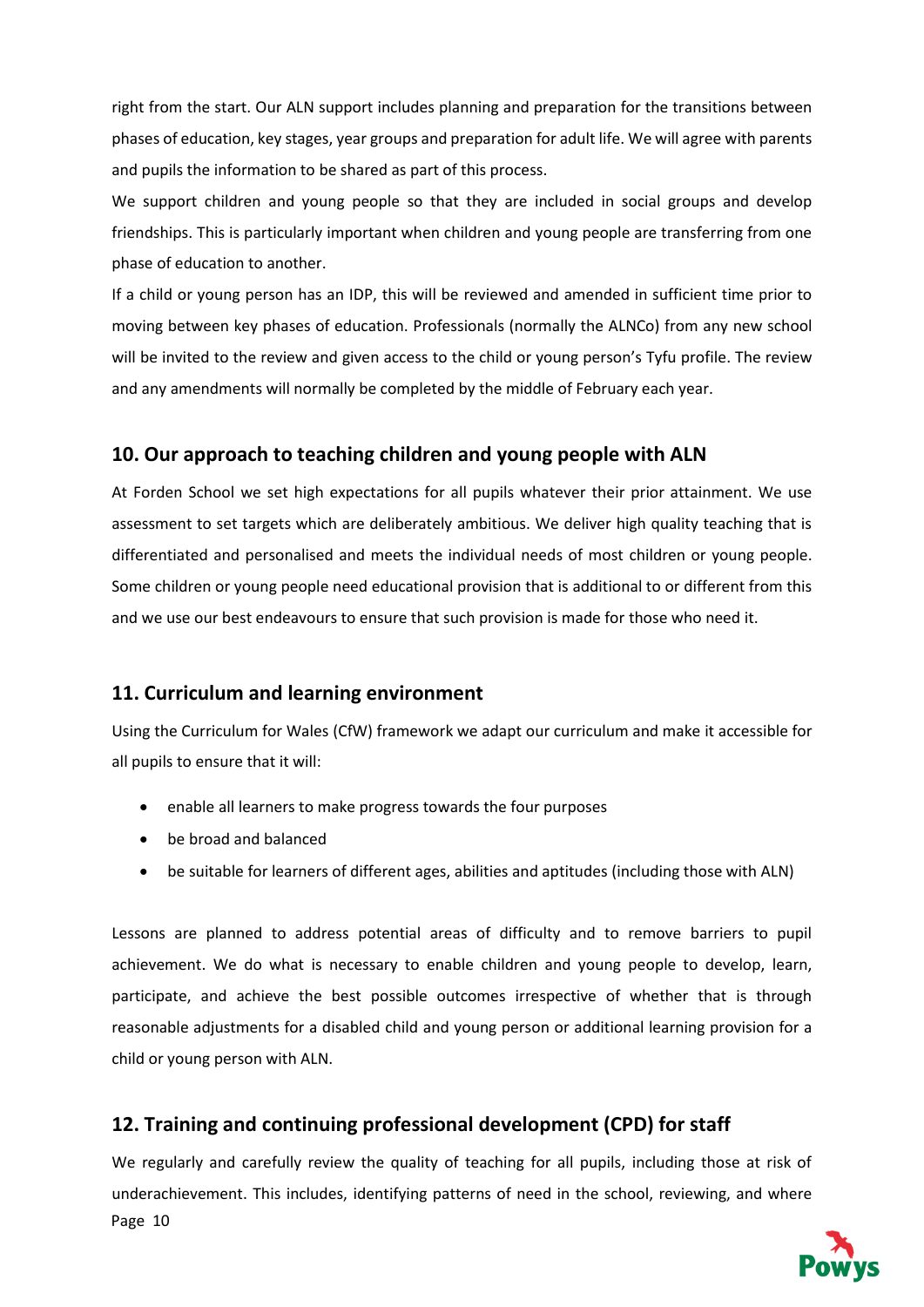necessary improving, teachers' understanding of strategies to identify and support vulnerable pupils and their knowledge of the ALN most frequently encountered.

Where interventions are required, we ensure staff have sufficient skills and knowledge to deliver the intervention effectively. The quality of teaching for pupils with ALN, and the progress made by pupils, is a core part of the school's performance management arrangements and its approach to professional development for all teaching and support staff.

# **13. Evaluating the effectiveness and impact of ALN provision**

We maintain an overview of the programmes and interventions used with different groups of pupils to provide a basis for monitoring their effectiveness and impact. We use information systems to monitor the progress and development of all pupils. This helps us to develop the use of interventions that are effective and to remove those that are less so.

## **14. Inclusion – Including support for vulnerable and disadvantaged learners**

We are committed to eliminating discrimination, promoting equality of opportunity, and fostering good relationships. Pupils with ALN engage in the activities of the school together with those who do not have ALN and are encouraged to participate fully in the life of the school and in any wider community activity. We are committed to ensuring our school celebrates and reflects our diverse community. Representation of this is evident throughout, from wall displays to newsletters and book corners, to media postings. We actively seek involvement from community members in fostering the above.

In addition, at Forden School we will always ensure that any child or young person, no matter what their past experiences, has the support to achieve their potential and overcome the barriers to learning that they may be facing. We will strive to implement diverse solutions and support targeted towards their individual needs. The Welsh Government defines children and young people that may be vulnerable or disadvantaged in the following list. Not all learners from these groups will face barriers to learning or be vulnerable to underachieving. It is a wide-ranging list and is not limited to learners who are in one or more of these groups:

- learners with special educational needs (SEN) or additional learning needs (ALN)
- learners with learning difficulties and/or disabilities (LDD) who access further education and training

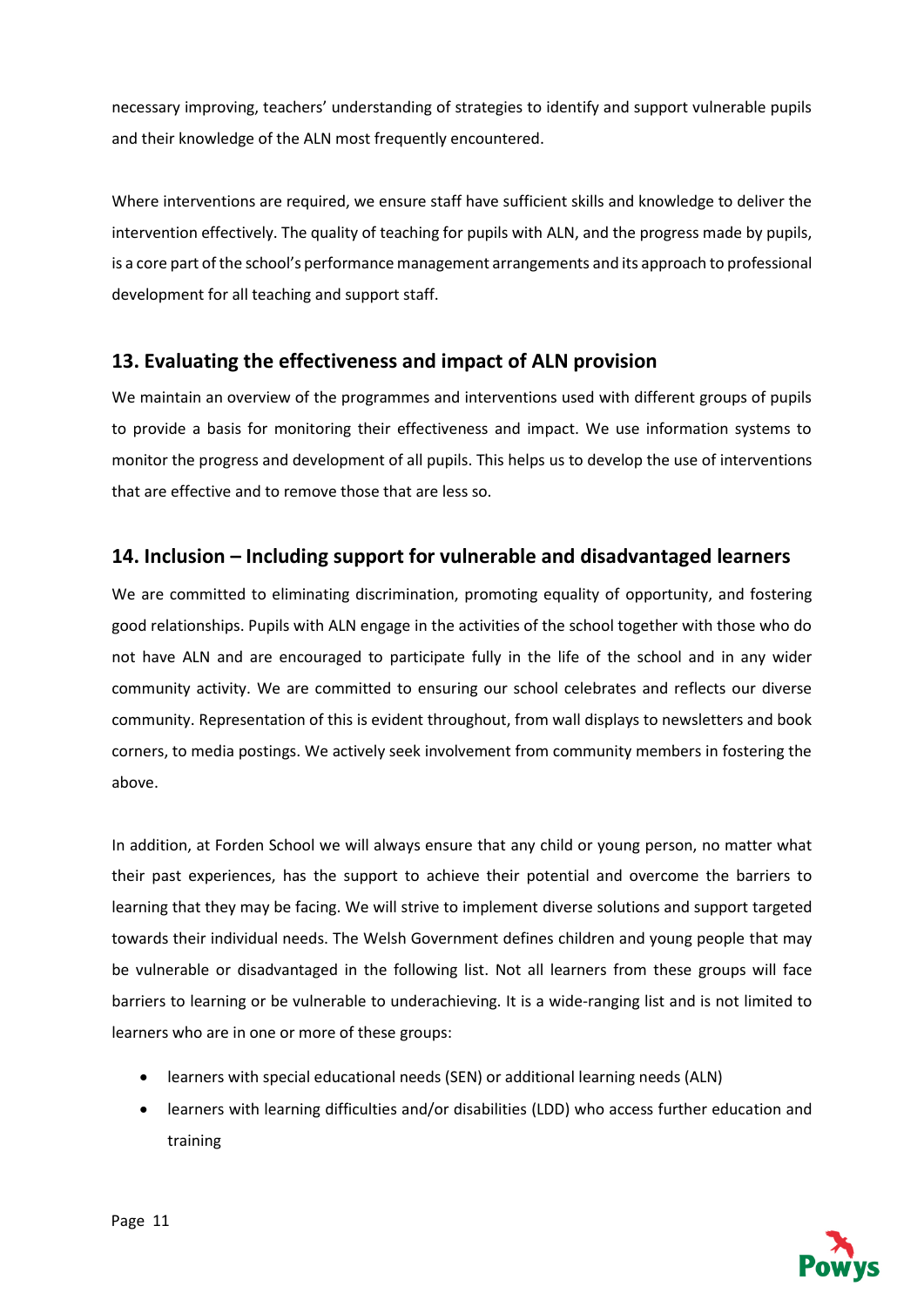- learners from minority ethnic groups who have English or Welsh as an additional language (EAL/WAL)
- care-experienced children, including looked after children
- learners educated other than at school (EOTAS)
- children of refugees and asylum seekers
- Gypsy, Roma and Traveller learners
- learners eligible for free school meals (eFSM)
- young carers
- children at risk of harm, abuse or neglect

#### **15. Emotional and social development and well-being**

At Forden School we support the emotional health and wellbeing of children and young people with ALN by providing extra pastoral support arrangements for listening to their views and implementing measures to prevent bullying. At our school we have enabling adults who sets the expectation for learning by creating emotionally safe environments that support learners to begin to express and regulate their feelings and behaviours in positive ways. They are consistent in their care, and model compassion and kindness. They support learners to cope with uncertainty and change, preparing them to manage transitions and changes in daily routines.

### **16. Involving specialists and external agencies**

At Forden School we will always involve a specialist where a child or young person makes little or no progress over a sustained period or where they continue to work at levels substantially below those of pupils at a similar age despite evidence based ALN support, following the Inclusion Pathway, delivered by appropriately trained staff. Parents are always involved in any decision to involve specialists. We will liaise with the local authority as appropriate through the Powys Inclusion Panel (PIP) for support and guidance, and we may involve specialists at any point to advise on early identification of ALN and effective support and interventions.

We will work with parents, the local authority through PIP and other appropriate agencies to consider a range of evidence-based and effective teaching approaches, appropriate equipment, strategies, and interventions to support the child or young person's progress. Together, we agree the needs of the child or young person, responsibilities, and the outcomes to be achieved through the support, including a date by which it is reviewed. Records of involvement of specialists are kept and shared with parents and teaching staff via the child or young person's Tyfu profile.

Where a child is looked after by the local authority, we will work closely with other relevant professionals involved in the child or young person's life because of being looked after.

Page 12

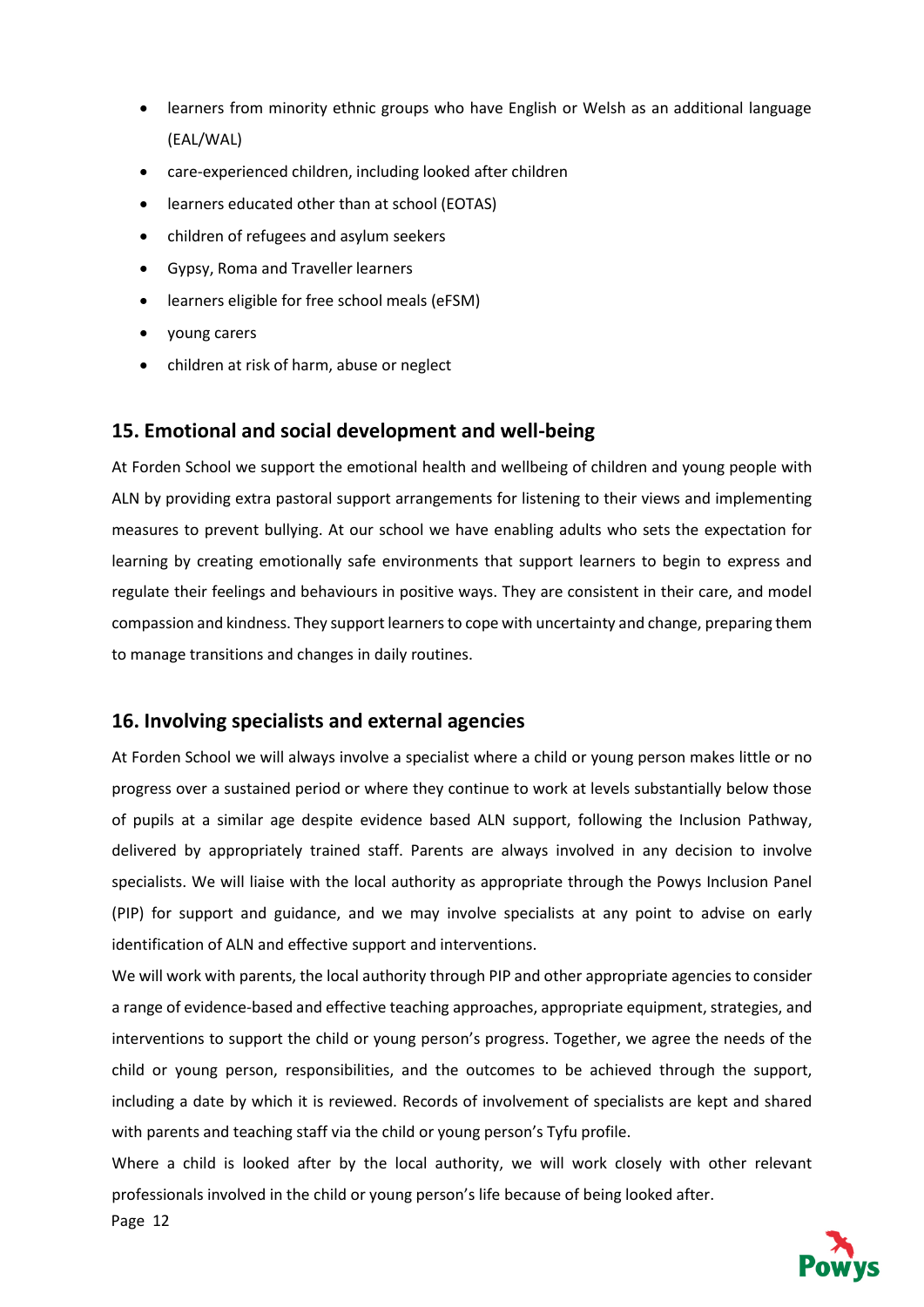## **17. Disagreement Resolution**

If you or your child disagree with a decision that we have made regarding the content of an IDP, please contact Mrs Fowler to discuss your concerns. If an agreement cannot be reached, you have the option of asking the local authority to review the decisions. The local authority has a single entry for all advice and guidance. This is called the Tyfu Gateway, and it can be contacted o[n tyfu@powys.gov.uk](mailto:tyfu@powys.gov.uk) or 01597 827108.

## **18. Data Protection**

All documents relating to a child or young person's ALN will be kept on their Tyfu profile; this is a secure electronic repository; unauthorised persons do not have access to it. Plans will not be disclosed without the consent of the child's parents or carers, or the young person, except for specified purposes or in the interests of the child or young person. Please see our **Data Protection policy** for more details.

## **19. ALN Terminology**

The list below is not exhaustive, but it does give some definitions to some key phrases and abbreviations that are used when talking about ALN. If you would like to discuss any of the terms below, please contact Mrs Fowler.

**ALN – Additional Learning Needs –** A child or young person has ALN if they have a learning difficulty or disability that requires additional learning provision.

**ALP – Additional Learning Provision** – This is the provision that is described within a person's IDP. If a child or young person receives ALP, they are considered to have an ALN.

**ULP – Universal Learning Provision –** This is provision that is provided by a school or setting to all children and young people should they need it. If a child or young person receives ULP, they are not considered to have an ALN.

**IDP – Individual Development Plan –** This is the statutory document that describes a person's additional learning needs, the ALP required to help meet those needs and who will provide it.

**LA IDP** – This is a version of the IDP that is maintained by the local authority. An LA IDP is issued when it is unreasonable for a school to identify the level of ALN a child or young person might have or to specify or provide the type of ALP needed to help meet the child or young person's needs. The LA is also responsible for all IDPs if a child or young person is looked after by the LA, dual registered, detained or in non-statutory education.

**School IDP** – This is a version of the IDP that is maintained by the school. Most children and young people that have ALN will have their needs met with a school IDP.

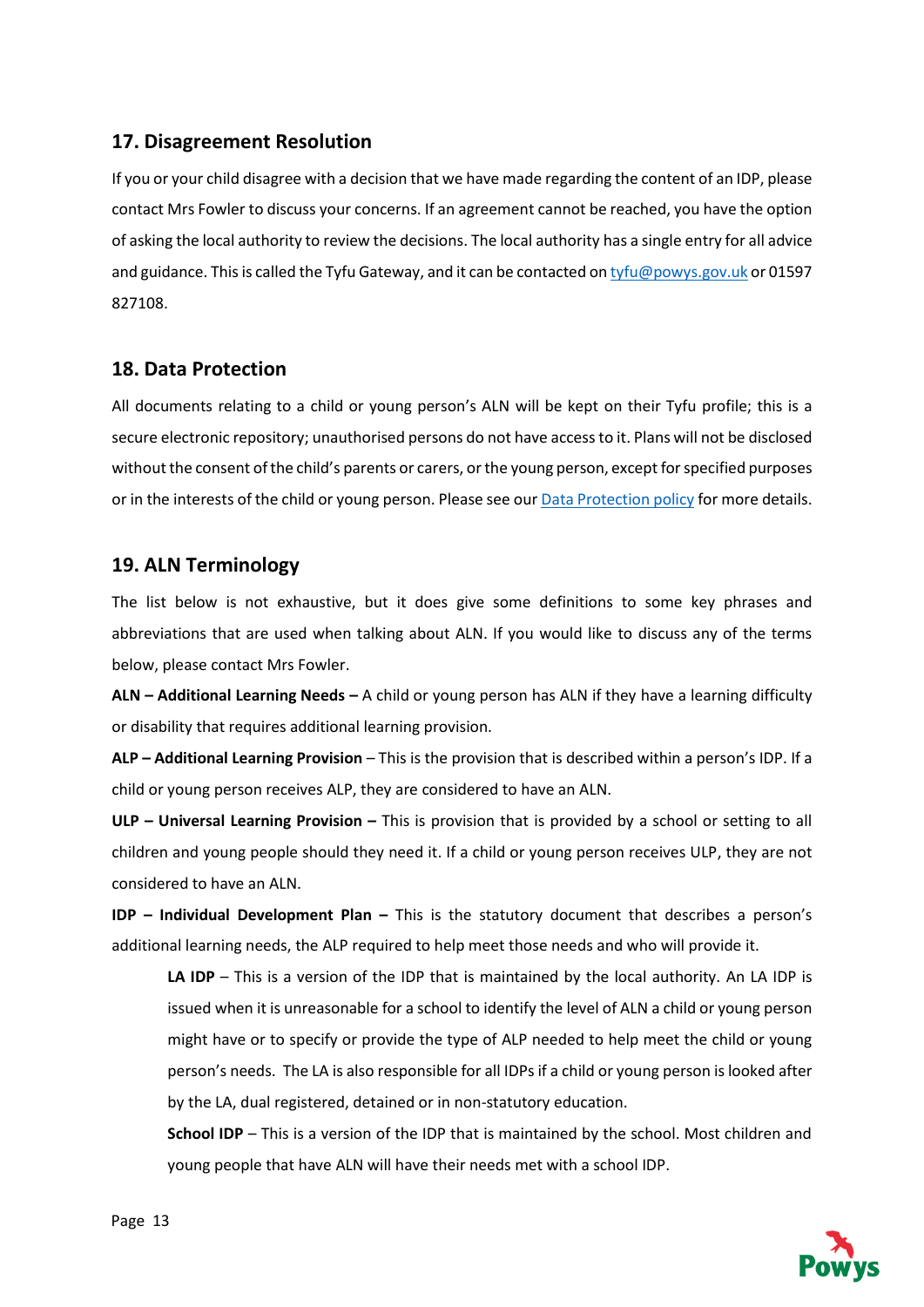**ULP Plan - Universal Learning Provision Plan** – A non-statutory document that details the support that children and young people will receive. Children and young people with a ULP Plan will not be considered to have ALN. The ULP plan is monitored and maintained by the school. Most children and young people's needs will be met with a ULP Plan.

**One Page Profile -** A simple summary of what is important to someone and how they want to be supported. A one page profile can record how a child or young person would like people to help them, what is important to them and what people like and admire about them. All children and young people with ALN should have a one page profile.

**Tyfu** – This is Powys County Council's Inclusion Platform. It allows information about a child or young person's ALN to be securely stored and shared with the relevant people and agencies. It also allows electronic plans (including IDPs) to be created and shared electronically.

**Tyfu Gateway** – The single point of access for advice, guidance and support from the local authority. **PIP – Powys Inclusion Panel** – The decision-making panel for all things related to ALN and Inclusion within the local authority